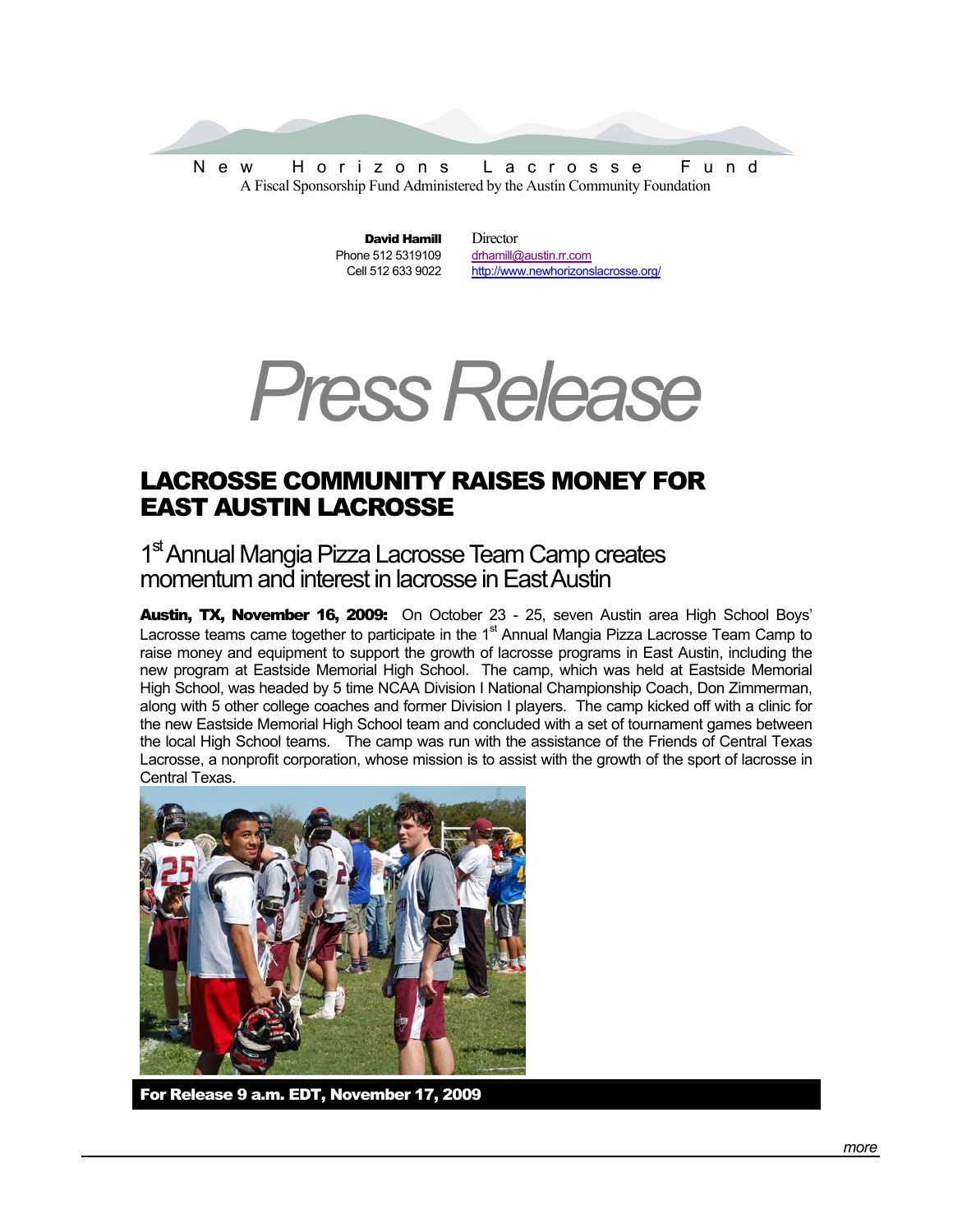## Page 2 LACROSSE COMMUNITY RAISES MONEY FOR EAST AUSTIN LACROSSE

Camp director, Bruce Clark, commented on the event:

"The event was perfect. We were able to raise \$6,000.00 to seed the growth of East Austin lacrosse. It was a great statement about the character of the lacrosse community to come together to support the event and the growth of the sport. We want to give particular thanks to AISD and the staff at Eastside Memorial High School, including Principal Ortiz, Principal Grady, Coach Crayton, Greg Weber and Monica Molina. In addition we want to give special thanks to Mangia Pizza, Southswell Sports and the law firm of Evans & Peek for their financial support, without which the event could not have taken place. We are proud to assist the new Eastside Memorial High School (EMHS) team and give best wishes to them in their inaugural season."



The proceeds from the camp have been donated to the New Horizons Lacrosse Fund (http://www.newhorizonslacrosse.org/nhl/), a Fiscal Sponsorship Fund Administered by the Austin Community Foundation - a nonprofit corporation. New Horizons vision is "to provide personal growth, positive life experiences, and enrichment through the participation in team sports by supporting the development of lacrosse programs in underserved and disadvantaged communities". Startup equipment has already been supplied to EMHS to support the lacrosse class that has been initiated by the East Side Memorial High administration this fall. The donation by Mangia Pizza Lacrosse Team Camp will allow the fund to continue to provide equipment in support of the new team and to begin to seek other opportunities for lacrosse in East Austin.